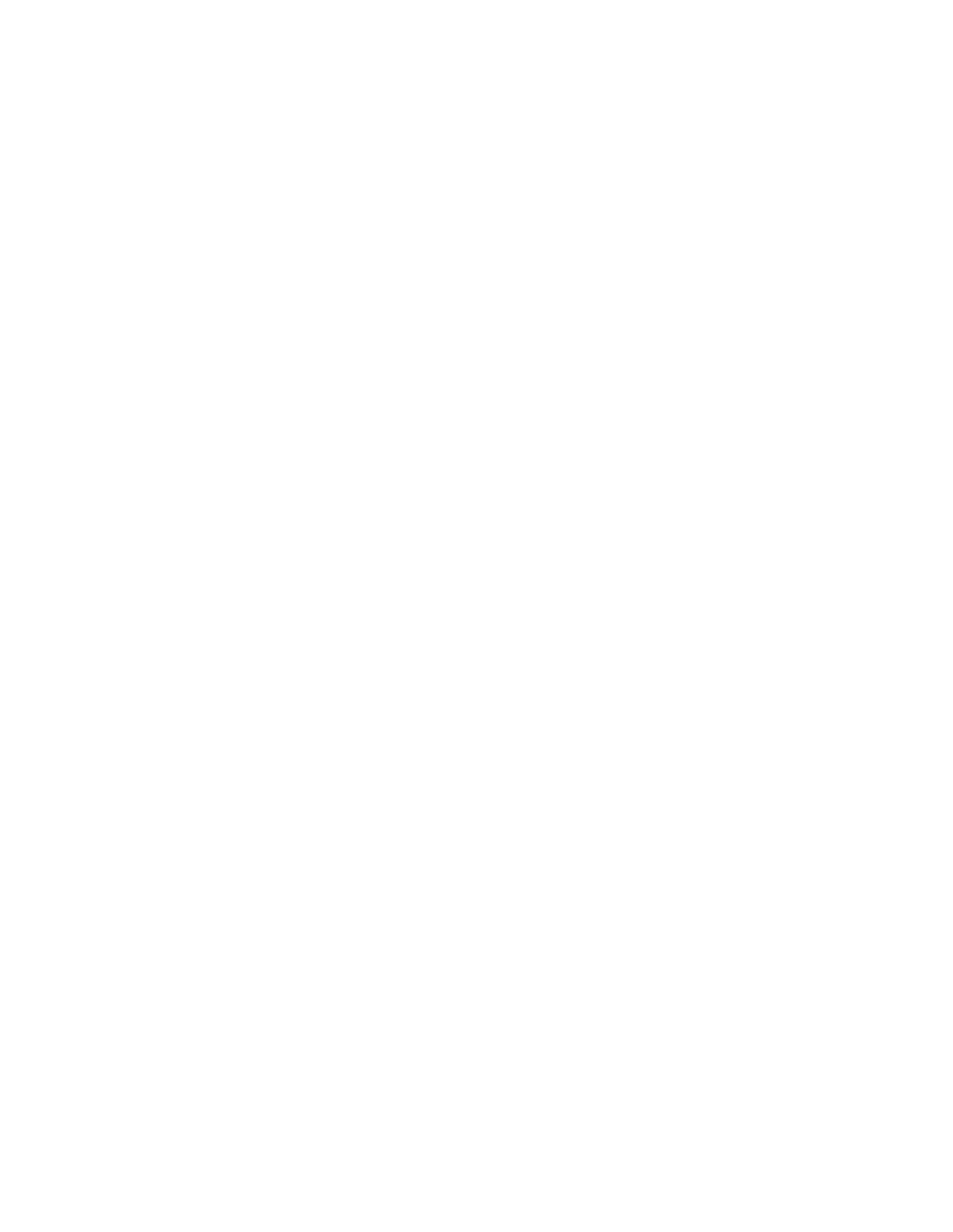### **HILL, Justice**.

[¶1] Appellant, Jorge Mendoza (Mendoza), contends that the evidence presented at his trial is not sufficient to sustain his conviction for the crime of aggravated assault and battery in violation of Wyo. Stat. Ann. § 6-2-502(a)(ii) (LexisNexis 2005).<sup>1</sup> We will affirm.

### **ISSUE**

[¶2] Mendoza posits this issue:

Sufficient evidence does not exist to support [the] conviction.

The State responds that there is sufficient evidence for the jury to have found that Mendoza knowingly stabbed Troy Garcia (Garcia).

## **STANDARD OF REVIEW**

[¶3] In addressing a claim of insufficiency of the evidence, we must determine whether any rational trier of fact could have found the essential elements of the crime beyond a reasonable doubt. When considering a claim of the sufficiency of the evidence, we review that evidence with the assumption that the evidence of the prevailing party is true, disregard the evidence favoring the unsuccessful party, and give the prevailing party the benefit of every favorable inference that we may reasonably draw from the evidence. We will not reweigh the evidence nor will we re-examine the credibility of the witnesses. *Perritt v. State*, 2005 WY 121, ¶ 9, 120 P.3d 181, 186 (Wyo. 2005).

## **FACTS AND DISCUSSION**

[¶4] The elements of the crime at issue were presented to the jury in Instruction No. 5:

(ii) **Attempts to cause, or intentionally or knowingly causes bodily injury to another with a deadly weapon**;

 1 § 6-2-502. Aggravated assault and battery; penalty

<sup>(</sup>a) **A person is guilty of aggravated assault and battery if he**:

<sup>(</sup>i) Causes serious bodily injury to another intentionally, knowingly or recklessly under circumstances manifesting extreme indifference to the value of human life;

<sup>(</sup>iii) Threatens to use a drawn deadly weapon on another unless reasonably necessary in defense of his person, property or abode or to prevent serious bodily injury to another; or

<sup>(</sup>iv) Intentionally, knowingly or recklessly causes bodily injury to a woman whom he knows is pregnant.

<sup>(</sup>b) Aggravated assault and battery is a felony punishable by imprisonment for not more than ten (10) years. {Emphases added.]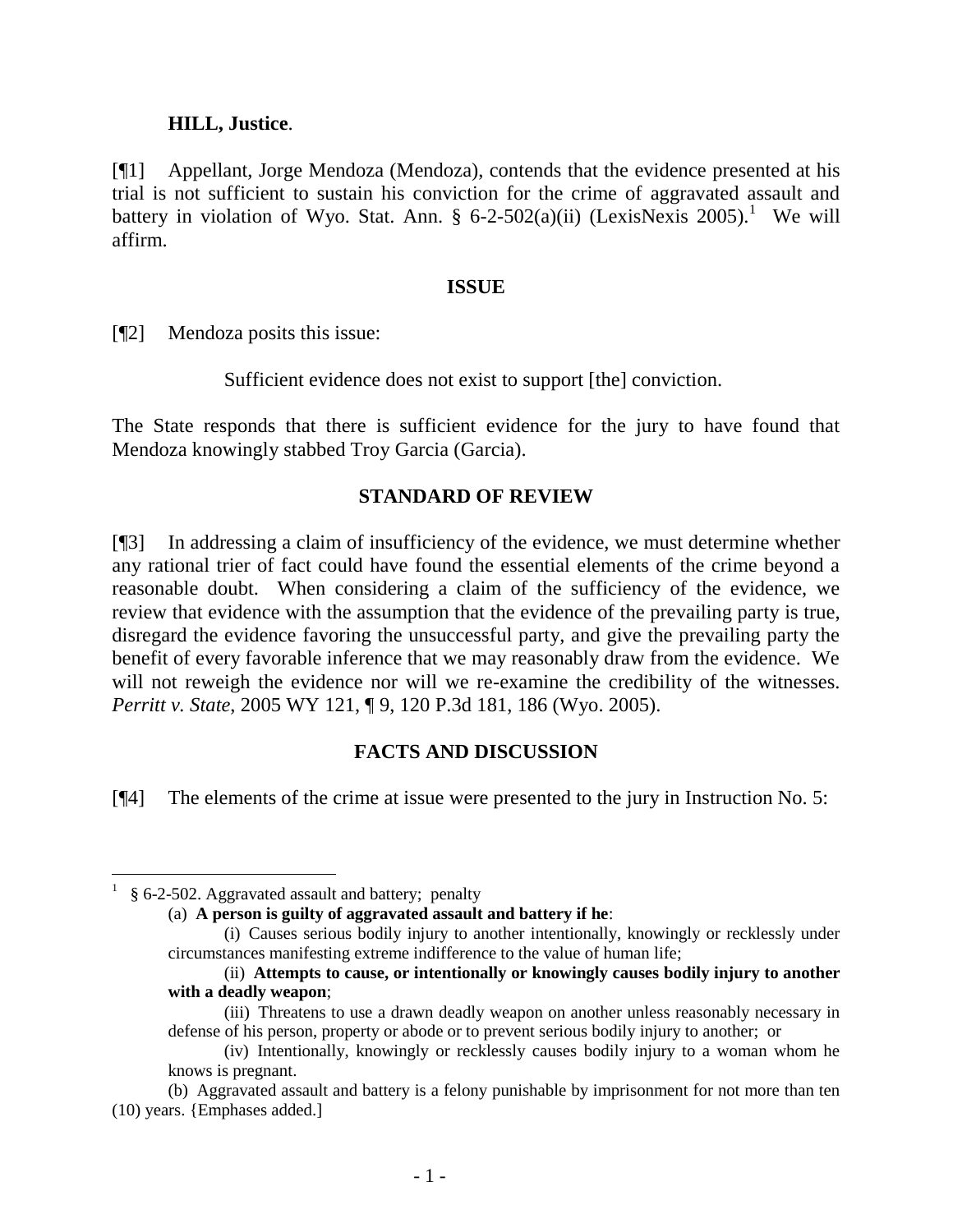The elements of the crime of Aggravated Assault and Battery, as charged in this case, are:

- 1. On or about the  $24<sup>th</sup>$  day of April, 2004
- 2. In the County of Carbon, and State of Wyoming
- 3. The Defendant, Jorge Mendoza
- 4. Knowingly caused
- 5. Bodily injury to Troy Garcia
- 6. With a deadly weapon.

If you find from your consideration of all the evidence that each of these elements has been proved beyond a reasonable doubt, then you should find the Defendant guilty.

If, on the other hand, you find from your consideration of all the evidence that any of these elements has not been proved beyond a reasonable doubt, then you should find the Defendant not guilty.

[¶5] "Knowingly" was defined in Instruction No. 6:

An act is done knowingly if the defendant is aware of the act and does not **act through ignorance, mistake or accident**. The State is not required to prove that the defendant knew that his acts or omissions were unlawful. You may consider evidence of the defendant's words, acts, or omissions, along with all the other evidence, in deciding whether the defendant acted knowingly. [Emphasis added.]

[¶6] On April 24, 2004, Mendoza was involved in a fight at Mike's Big City Bar in Rawlins. Mendoza was 19 years old. He had been denied entrance to that bar because he was underage but, after entering through a back door, he was kicked out of the bar just before the fight at issue broke out. Some evidence suggests Mendoza may have started the fight, but that is not an especially pertinent part of the story. Mendoza was born in Rawlins and at various times lived there, in Las Vegas, Nevada; Greeley, Colorado; and Riverton.

[¶7] The crux of Mendoza's argument is that the stabbing occurred accidentally during a bar brawl and there is no evidence from which the jury could conclude that he acted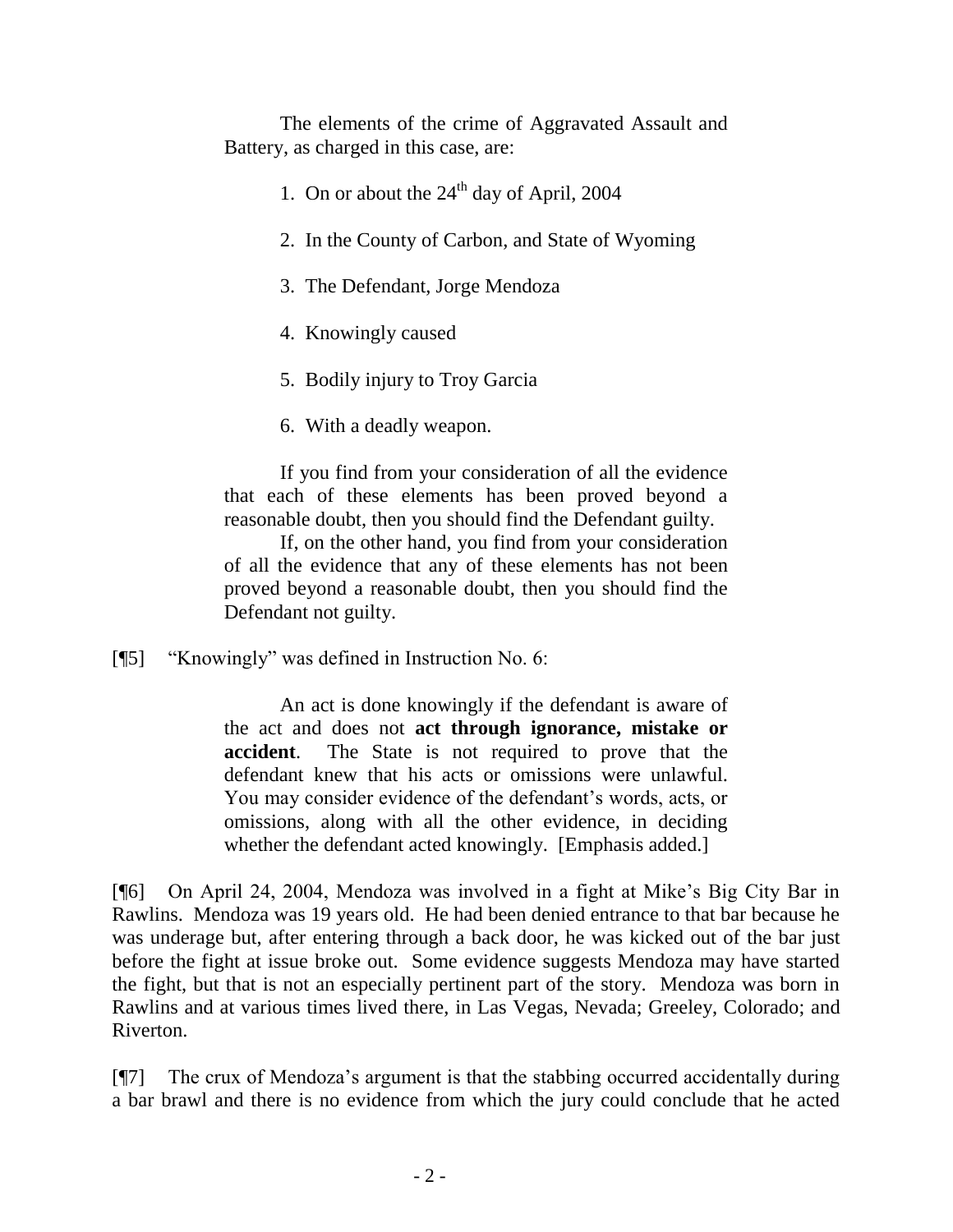"knowingly." In this regard, in addition to the "knowingly" instruction recited above, we take note that a series of five self defense instructions were provided to the jury that made it clear that the State had to prove that Mendoza did not act in "self defense." Moreover, Mendoza contends that a finding of guilt relies upon an "inference upon an inference:"

> Mr. Mendoza argues that the record establishes that the only way the jury could have convicted him was by placing impermissible inference upon impermissible inference. The impermissible inference being that Mr. Mendoza knowingly caused bodily injury based on Mr. Garcia, who was wearing a white shirt, having an injury and Mr. Mendoza admitting having the knife and possibly coming into contact with someone who was wearing a white shirt who fell against him. There is no logical way to reach that conclusion without drawing an impermissible inference upon an impermissible inference.

[¶8] The essence of the rule relied upon by Mendoza is the requirement that there must be some connection between the proven fact and the inference drawn from it. See *Mora v. State*, 984 P.2d 477, 481 (Wyo. 1999).<sup>2</sup>

[¶9] Against this background, we set out the facts that the jury could have relied upon in reaching its verdict. Unlike the recitation of the facts provided by Mendoza, we recite only those facts that we permit ourselves to consider under the applicable standard of review. Rawlins Police Detective Michael Picerno, as well as other police officers, testified that they were called to Mike's Big City Bar at 1:05 a.m. on April 24, 2004. Early on in the investigation, Detective Picerno talked with Mendoza. Mendoza told Picerno that he had been removed from the bar by the owner for being underage, and was removed for a second time after he entered the bar through a back door. At that time, the owner of the bar also asked Mendoza's family members to leave (because they had let him in through a back door). Very shortly after that, Mendoza and several members of his family, along with a half dozen or so other bar patrons, got involved in a fight. Mendoza was afraid, so he took out his knife and prepared himself to use it. Mendoza denied actually using the knife but told Picerno that one of the persons involved in the fight fell on him and may have come into contact with the knife. Mendoza only described that person as "wearing a white shirt." Mendoza's knife was found at the scene and it had blood on it. Mendoza admitted that the knife found at the scene was his. No other knife was recovered at the scene of the fight nor were any other knives seen by any of the others involved in the fight or those who witnessed the fight.

<sup>2</sup> Mendoza also calls our attention to the case *Eagan v. State*, 58 Wyo. 167, 128 P.2d 215 (Wyo. 1942). The principle articulated in that case has no application in the instant circumstances. See, e.g., *Butcher v. State*, 2005 WY 146, ¶¶ 25-27, 123 P.3d 543, 551 (Wyo. 2005).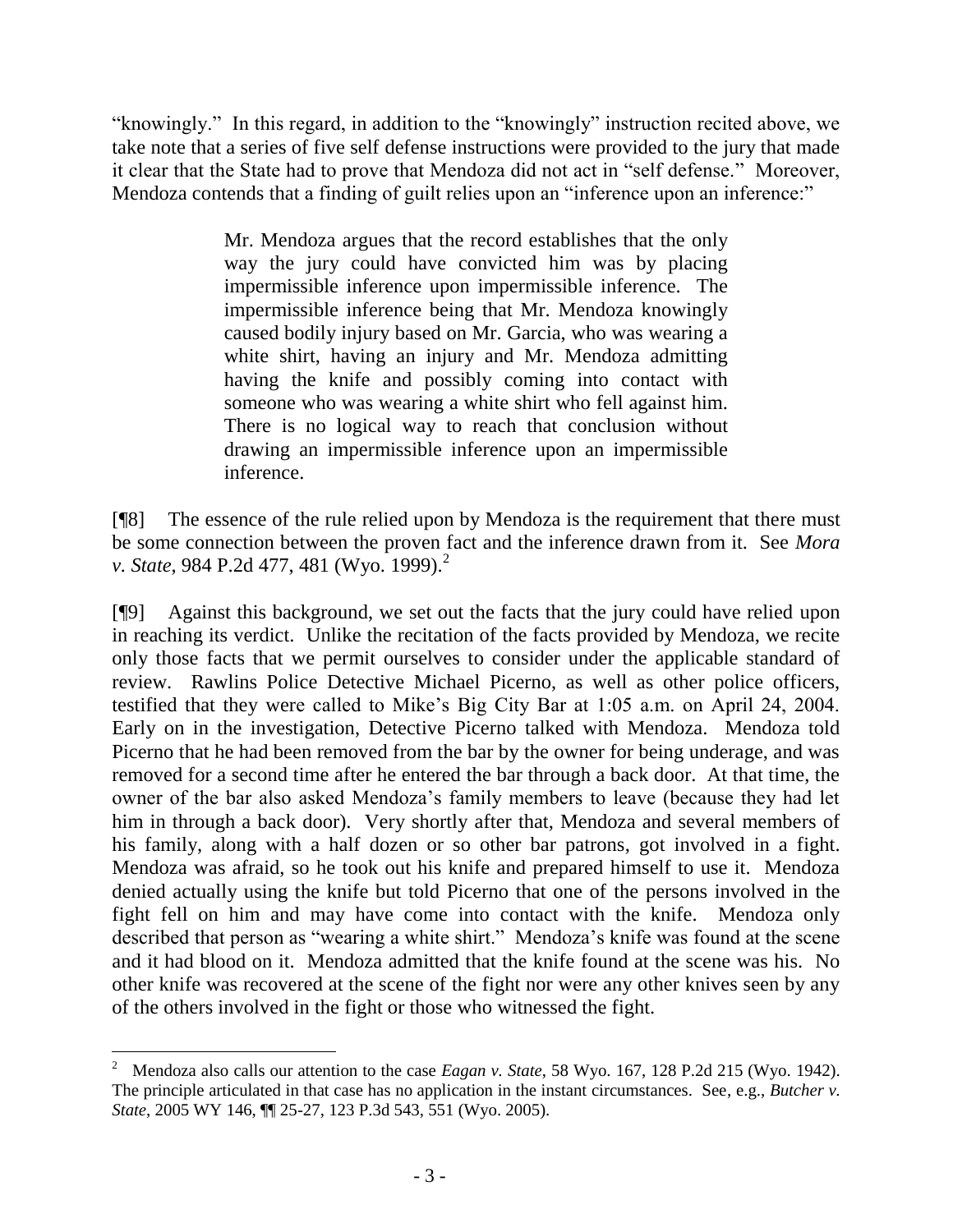[¶10] Troy Garcia was one of the people involved in the fight. He was wearing a white undershirt and white polo shirt. He was in the same area of the fight as Mendoza. He suffered a puncture wound to the abdomen. All persons at the scene were checked for wounds and only Garcia had suffered such a wound. He was the only person in Rawlins who was treated at the Rawlins hospital for a puncture wound during that time period.

[¶11] Louis Mendoza, Jr., brother to Jorge Mendoza, the Appellant in this case, was questioned at the scene by Police Officer Castilleja. Castilleja related that Louis, Jr., stated "that if his brother had stabbed anybody, that he would take the heat for it." Officer Castilleja also testified that the victim, Troy Garcia, accused Cain Cabello of stabbing him. Later, when Garcia was at the hospital, Cain showed up there, protesting that he had not stabbed Garcia. The bouncer from the bar testified about the fight in general and, in particular, that Cain Cabello did not appear to be involved in it. This testimony was also corroborated by Nicole Zink. The bouncer also testified that he tried to protect a person who was taking the brunt of the fight, and that person was Troy Garcia.

[¶12] Troy Garcia testified that before and during the fight he was drunk and angry. It was only after the fight had subsided that Garcia realized he had been stabbed. He did not know when it happened or who might have done it. He vaguely remembered falling down to the ground with some other people, although he was not sure who, and that his stab wound could have occurred then. Garcia did not remember seeing Mendoza at all that night. Garcia was transported to the Rawlins hospital where he was treated for his stab wound.

[¶13] Kandi Cisneros testified that it was Mendoza who threw the first punch, starting the big fight/melee that followed. He hit Nicole Zink and soon all three, Mendoza, Cisneros, and Zink, were on the ground fighting. Garcia was in the same group as Cisneros and Zink. However, Cisneros did not actually see Garcia fighting with Mendoza. The only person she saw Garcia fighting with was Cain Cabello.

[¶14] David Cesko, M.D., Garcia's treating physician, testified that he had considerable experience treating stab wounds and that the wound suffered by Garcia was an in-and-out stab wound. The stab wound suffered by Garcia took considerable force so as to penetrate clothing, skin, fat, muscle, the abdominal cavity, and leave bruising at the wound site. However, he continued on cross examination, it was possible that the wound could have resulted from Garcia falling onto the knife. The wound was consistent with the knife found at the scene and which belonged to Mendoza.

[¶15] Linda Oderhsatter, a forensic scientist at the State Crime Laboratory, testified that the tear in Garcia's shirt was from a cut/stab action and not tearing.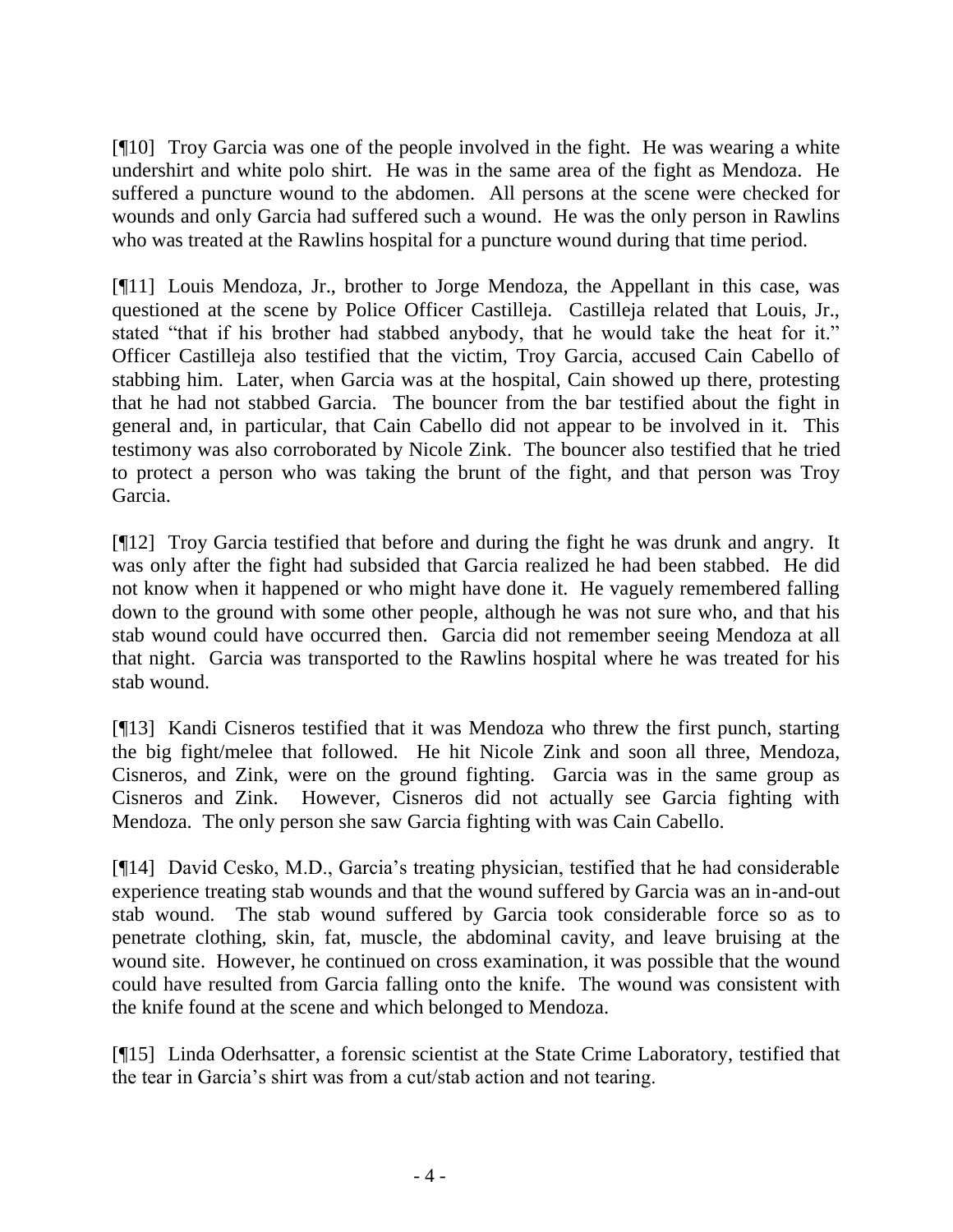[¶16] A portion of a letter written by Mendoza and copied by personnel at the Carbon County Jail was read for the jury:

> Okay. This [is] what happened after I got kicked out. My dad and Louie came out maybe five minutes after that. Three guys and, like, two or three girls came outside after Louie and my dad. And some guy in red said to Louie, you got a problem? And that's when I got hella hot. My dad didn't want to – want me to go. He was holding me back, and I was, like, let me go, let me go. After two minutes, maybe, he did. The fight did not happen right away. Louie said he didn't have a problem, because this is Rawlins, the cops will be here quick. And the next thing I know the guys hit Louie and Louie swang back and then two guys started swinging at me. I hit both of them but didn't do shit because when I was socking one, another one hit me and plus they are a lot bigger than me and Louie put together. And after that happened, one got off me and started hitting Louie. I was scared hella scared and I pulled my knife out. I was going to use it in selfdefense. I didn't have anything on my [mind] about killing anybody. I pulled it out  $-$  about. I had no choice. Nobody seen the knife in my hand, because it was on the side of my hip. And after I pulled it out, I was, like, I don't want to use this, but like I said, I didn't have any other choice anyways. I was going to put it away and that's when I got socked by one or both of the guys and I was dazed. And then someone fell on me, someone in a white shirt, I'm guessing the guy that went to the hospital. My dad was just trying to break it up, because if he hit someone, he would of [sic] put someone in the hospital. One of the girls said that he hit her but that's bullshit, because I seen my dad fight. He would of [sic] put that girl in a coma or worse.

[¶17] Finally, evidence was presented that Louis Mendoza, Jr., apparently picked up the knife that his brother had pulled out during the fight and concealed that knife, along with his shirt, under the tire of a nearby car.

[¶18] We conclude that the evidence was sufficient to convict Mendoza, and furthermore that that conclusion does not rely on improper inferences. Mendoza admitted that he pulled out his knife with the intent to use it in the fight, if necessary. His was the only knife identified at the scene and an effort was made to conceal it from discovery, albeit by Mendoza's brother. Mendoza stated to police that he thought a person in a white shirt might have "come in contact" with his knife. The only person